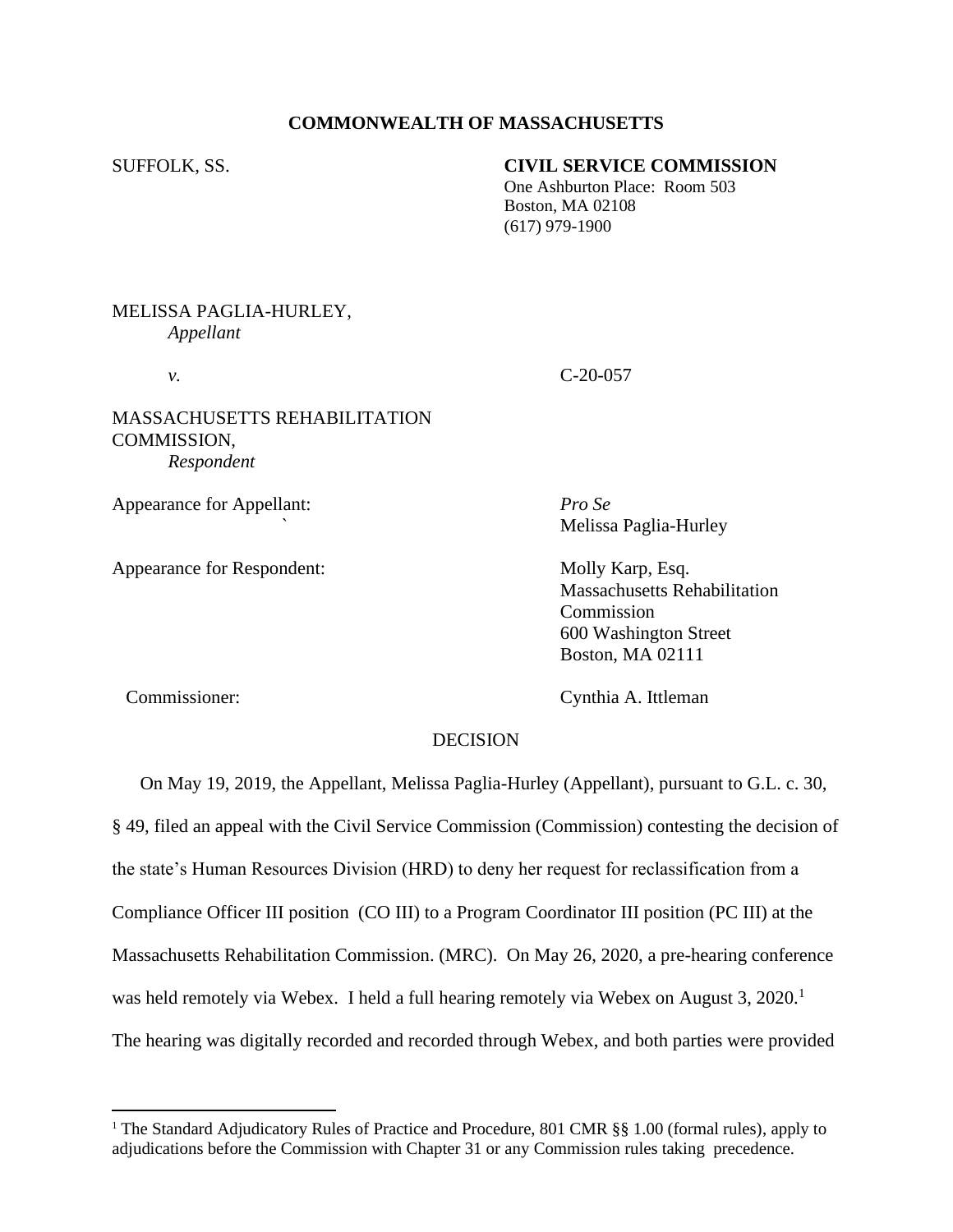with the recording of the hearing.<sup>2</sup> The parties filed post-hearing briefs. For the reasons stated herein, the appeal is denied.

# **FINDINGS OF FACT:**

The Respondent's eleven (11) exhibits (Resp. Ex. A-K) and Appellant's fifteen (15) exhibits (App. Ex. A-O) were entered into evidence at the hearing. The Respondent and the Appellant submitted post-hearing exhibits (Resp. PH 1-5 and App. PH 1-5). Based on these exhibits and stipulated facts; the testimony of the following witnesses:

*Called by the MRC*:

■ Cyndie Smey, Classification and Compensation Analyst, Executive Office of Health and Human Services (EOHHS)

Called by *the Appellant*:

- Melissa Paglia-Hurley, Appellant
- **Patricia Cody, Director of Medical Contract Management, Disability Determination** Services, Massachusetts Rehabilitation Commission (MRC);

taking administrative notice of all pertinent rules, statutes, regulations, case law, and policies; and drawing reasonable inferences from the credible evidence; a preponderance of evidence establishes the following facts:

- 1. The Appellant is employed as a Medical/Professional Relations Officer in the Disability Determination Services division (DDS) with the MRC. Her job classification is Compliance Officer III (CO III). (Stip. Facts).
- 2. The Appellant has been employed by the MRC since 2002. She has worked in her current classification since 2008. (Stip. Facts).

 $2$  If there is a judicial appeal of this decision, the plaintiff in the judicial appeal would be obligated to supply the court with a transcript of this hearing to the extent that he/she wishes to challenge the decision as unsupported by substantial evidence, arbitrary or capricious, or an abuse of discretion. In such cases, the recording should be used by the plaintiff in the judicial appeal to transcribe the recording into a written transcript.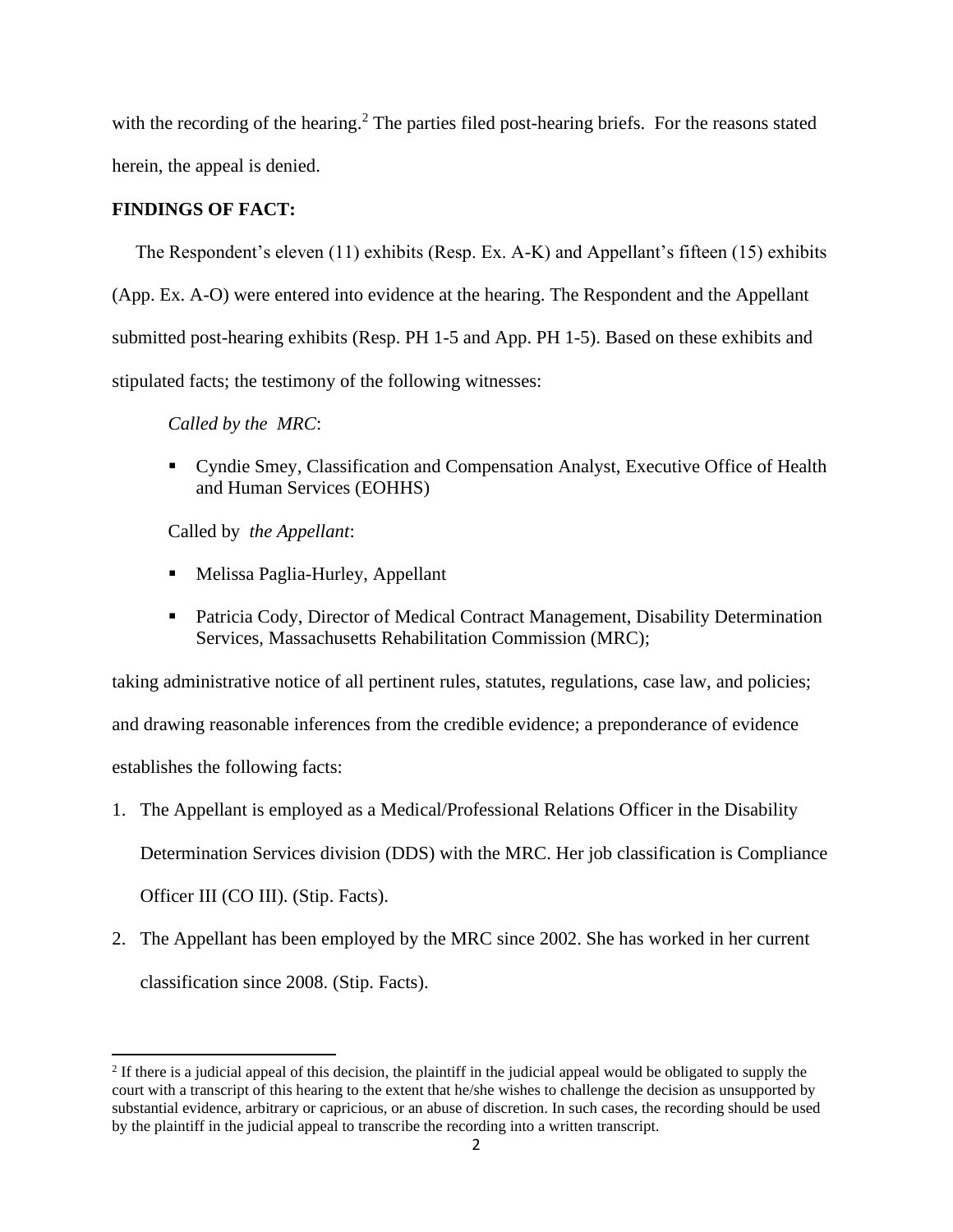- 3. The Disability Determinations Services division of the MRC hires disability examiners and medical consultants to determine eligibility of Massachusetts applicants for Social Security Disability Insurance (SSDI) and Supplemental Security Income (SSI). (Appellant Testimony).
- 4. The Appellant has won two personal awards and two awards as a member of a team during her employment with the MRC: the Commissioner's Award for Outstanding Performance in 2013 and 2014; the Social Security Administration Regional Commissioners Team Award in 2013; and the Commonwealth Citation for Outstanding Performance in 2015 for "attainment of high priority agency objectives, exceptional managerial, organizational and/or communications achievements, exemplary leadership, achievement of significant improvements in productivity and/or cost savings in agency operations". (App. PH 1; Appellant Testimony).
- 5. On May 19, 2019, the Appellant submitted a classification appeal to the agency's Human Resources Bureau seeking the title of Program Coordinator III (PC III). (Stip. Facts).
- 6. Classification Analyst Cindy Smey handled the Appellant's appeal. Ms. Smey provided the Interview Guide to the Appellant and once the Appellant completed it, sent the document to the management team for review. Ms. Smey also reviewed the Appellant's Form 30, job duties on her EPRS and compared the job specification for the PC III and CO III titles. (Resp. Ex. G; App. Ex. A; Smey Testimony).
- 7. The Form 30 for a Compliance Officer III states that the incumbent in this position will perform the following duties:
	- Serve as the liaison between the DDS and medical consultants, service providers, federal and state agencies, public and private entities on issues related to contracts;
	- Serve as liaison between the DDS and medical consultants, attorneys, claimants and the Social Security Administration on legal issues such as subpoenas, depositions, and other legal documents;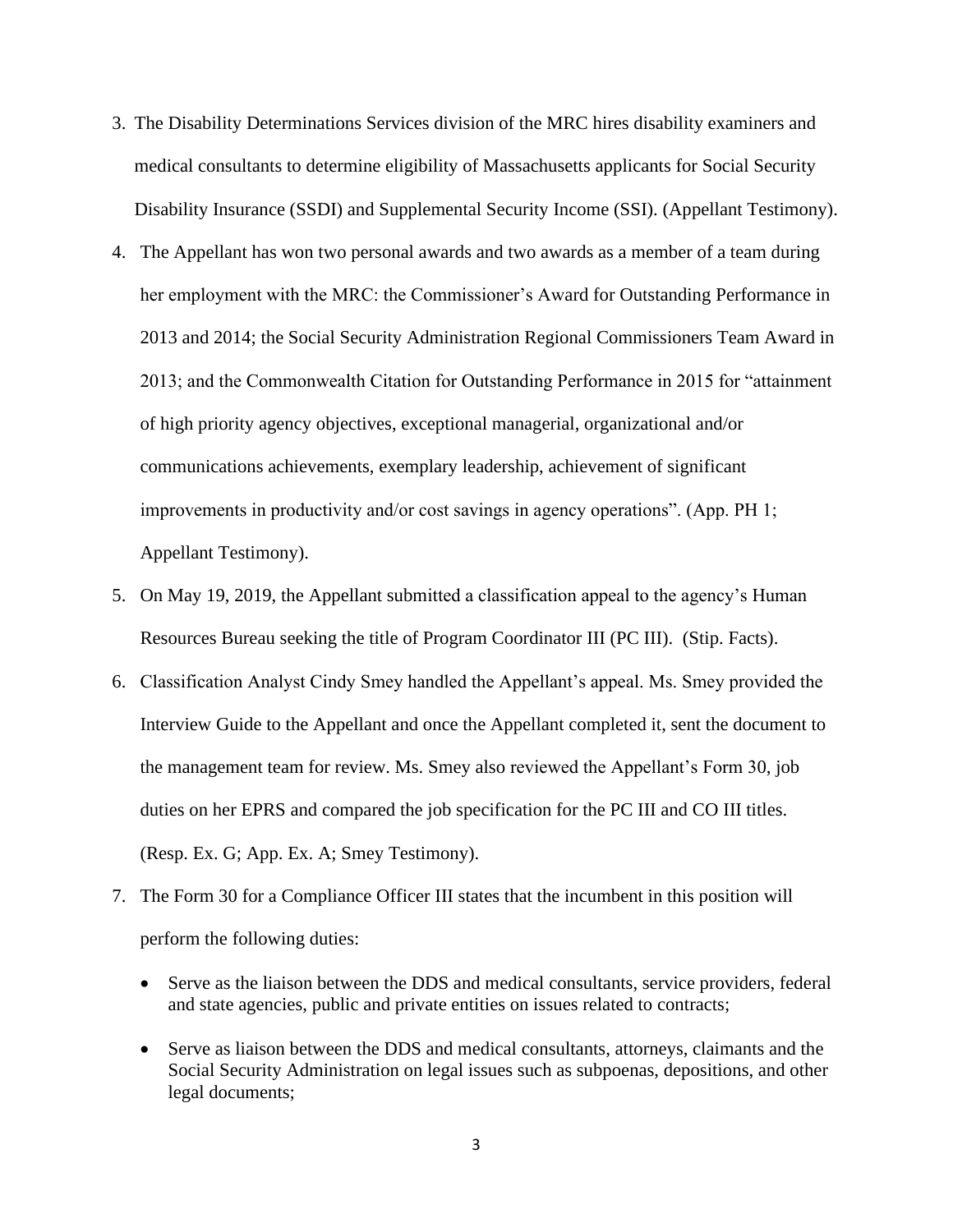- Oversee claimant satisfaction surveys regarding consultative examinations, analyzes data, prepares reports and makes recommendations to the director of Medical Contracts, Management and Professional Relations.
- Be responsible for the effective oversight of relations with the medical community at large, consultative examiners, outside interpreters and photocopy services in order to ensure compliance with the need to provide timely, effective receipt of medical information needed to adjudicate Social Security disability claims. (Resp. Ex. H).
- 8. The duties listed on the Appellant's EPRS are as follows:

Duty 1: Identify area of need in which to recruit medical, psychiatric and psychological consultants for the purpose of performing consultative examinations.

Duty 2: Oversee consultative examiners' performance to ensure contracted services are delivered.

Duty 3: Monitor medical community providers of Medical Evidence of Record (MER) to ensure timely, effective compliance with requests for evidence needed to document disability claims.

Duty 4: Handle contracts for In-House Consultants and CE Doctors.

Duty 5: Function as back up supervisor for policy and operations of CE Placement and Invoice Verification units for compliance with Social Security Administration requirements and Agency needs.

Duty 6: Establish and maintain a respectful and harmonious working relationship with others. (Resp. Ex. I).

9. The classification specification for the Compliance Officer series states that employees in this

series monitor*, for compliance purposes*, various activities, services or functions for an

assigned agency program area; review complaints, documents and pertinent information

concerning alleged violations of laws, rules and regulations; maintain liaison with assigned

agency personnel; obtain evidence and establish facts concerning complaints and cases of

alleged non-compliance with laws, rules and regulations; confer with parties to complaints;

prepare reports; and perform related work as required. (Resp. Ex. J) (emphasis added).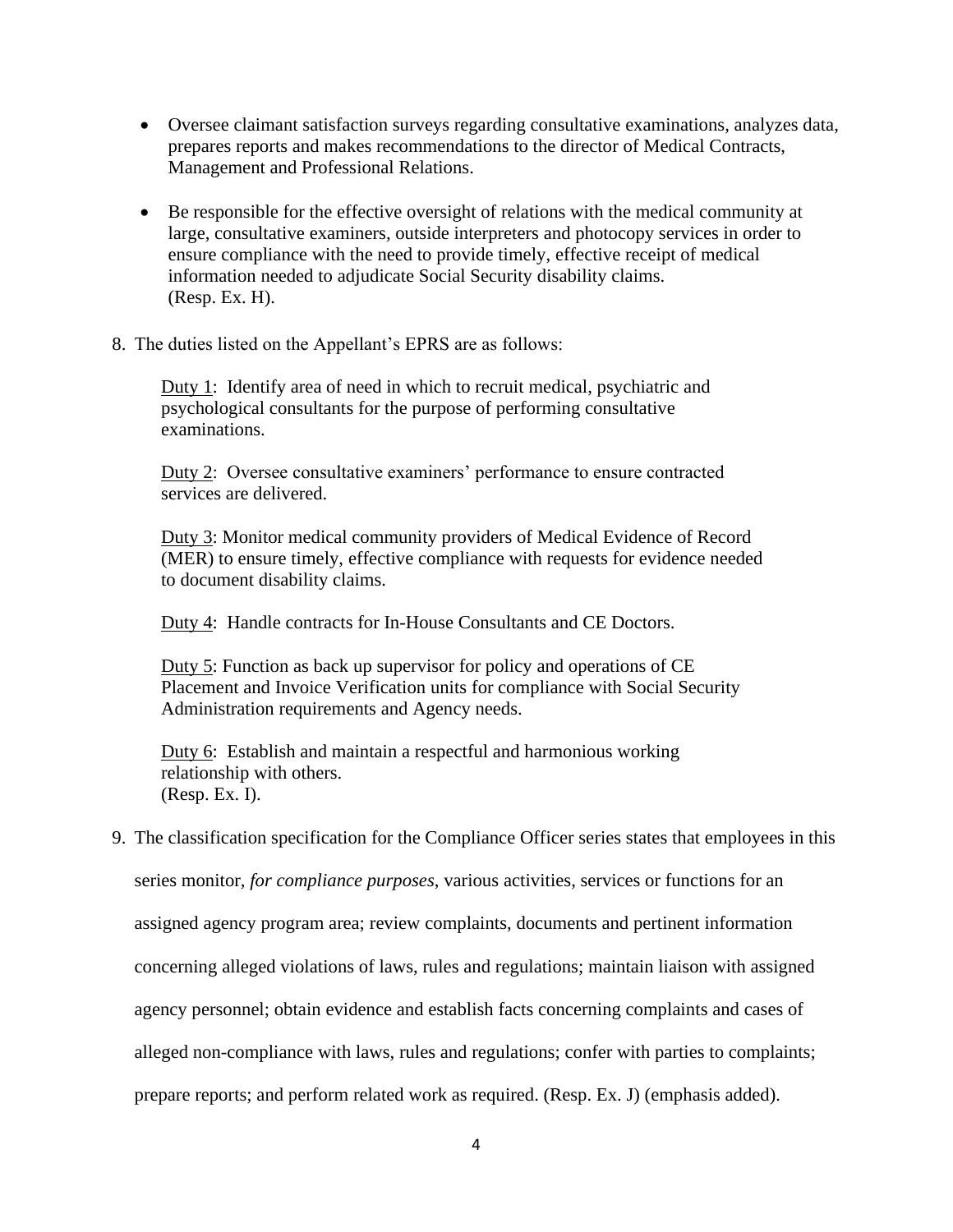- 10. The CO III position is the first level supervisory job in this series. It is distinguished from CO I and CO II in that the CO III: (1) oversees and coordinates assigned *unit* activities in order to ensure effective operations and compliance with laws, rules, regulations, and polices; (2) provides on-the-job training for employees; (3) reviews and analyzes reports and memoranda for accuracy, completeness, and to take appropriate action to resolve problems; and (4) confers with management staff and other agency personnel in order to provide information to resolve problems and/or to recommend changes in policies and procedures. (Resp. Ex. J) (emphasis added).
- 11. The classification specification for the Program Coordinator (PC) series states that employees in this series " … coordinate and monitor assigned program activities; review and analyze data concerning agency program; provide technical assistance and advice to agency personnel and others; respond to inquiries; maintain liaison with various agencies; and perform related work as required. The basic purpose of this work is to coordinate, monitor, develop and implement programs for an assigned agency." (App. Ex. A).
- 12. In addition to the duties incumbent upon all three levels within the PC series, a PC III is also required to " … develop and implement standards to be used in program monitoring and/or evaluation[;] oversee and monitor activities of the assigned unit[;] confer with management staff and others in order to provide information concerning program implementation, evaluation and monitoring and to define the purpose and scope of proposed programs." (Id.) There is insufficient information in the record to establish that the Appellant performs these duties.
- 13. The PC III is the third-level supervisory job in this series. Specifically, PC IIIs "... exercise direct supervision (i.e. not through an intermediate level supervisor) over, assign work to and review the performance of 1-5 professional personnel; and indirect supervision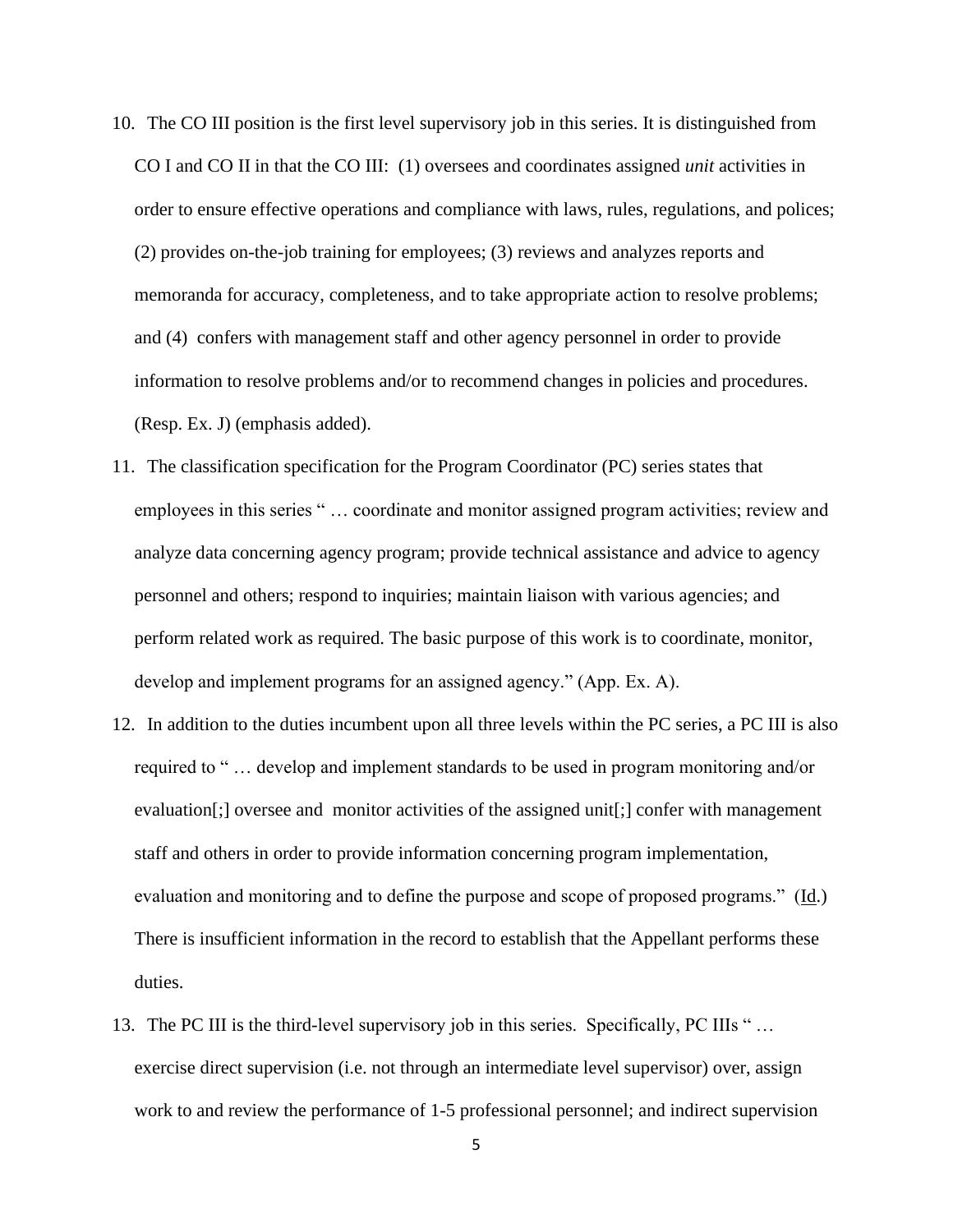… over 6-15 professional, administrative, technical, and/or other personnel." (Id.) There is no indication in the record that the Appellant exercises direct supervision of 1 to 5 professional personnel and indirect supervision of 6 to 15 personnel.

- 14. The minimum entrance requirements of a PC III are: " …(A) four years of full-time, or equivalent part-time, professional, administrative or managerial experience in business administration, business management or public administration the duties of which involved program management, program administration, program coordination, program planning and/or program analysis, and (B) of which at least one year must have been in a supervisory capacity, or (C) any equivalent combination of the required experience and the substitutions below." (App. Ex. A) The substitutions are a Bachelor's degree or graduate degree in business administration, business management or public administration (which may be substituted for a maximum of three years of the required (A) experience) or other related Bachelor's or graduate degree. (Id.). There is insufficient information in the record to establish that the Appellant satisfies the supervisory requirements of the PC III position. Similarly, there is insufficient information in the record indicating that the Appellant has program management, program administration, program coordination, program planning and/or program analysis experience.
- 15. Several Form 30s for a variety of PC III positions list some common or similar responsibilities of that position, such as the following:
	- Design, coordinate, and monitor assigned program activities.
	- Develop, review and analyze data concerning agency training needs.
	- Conduct statewide training programs in order to meet the specific needs of managerial, supervisory counseling and clerical staff.
	- Provide technical assistance, training, consultation, and problem-solving assistance to agency personnel at all levels, as appropriate.
	- Respond to inquiries regarding agency training policies, procedures and programs, and specific operations.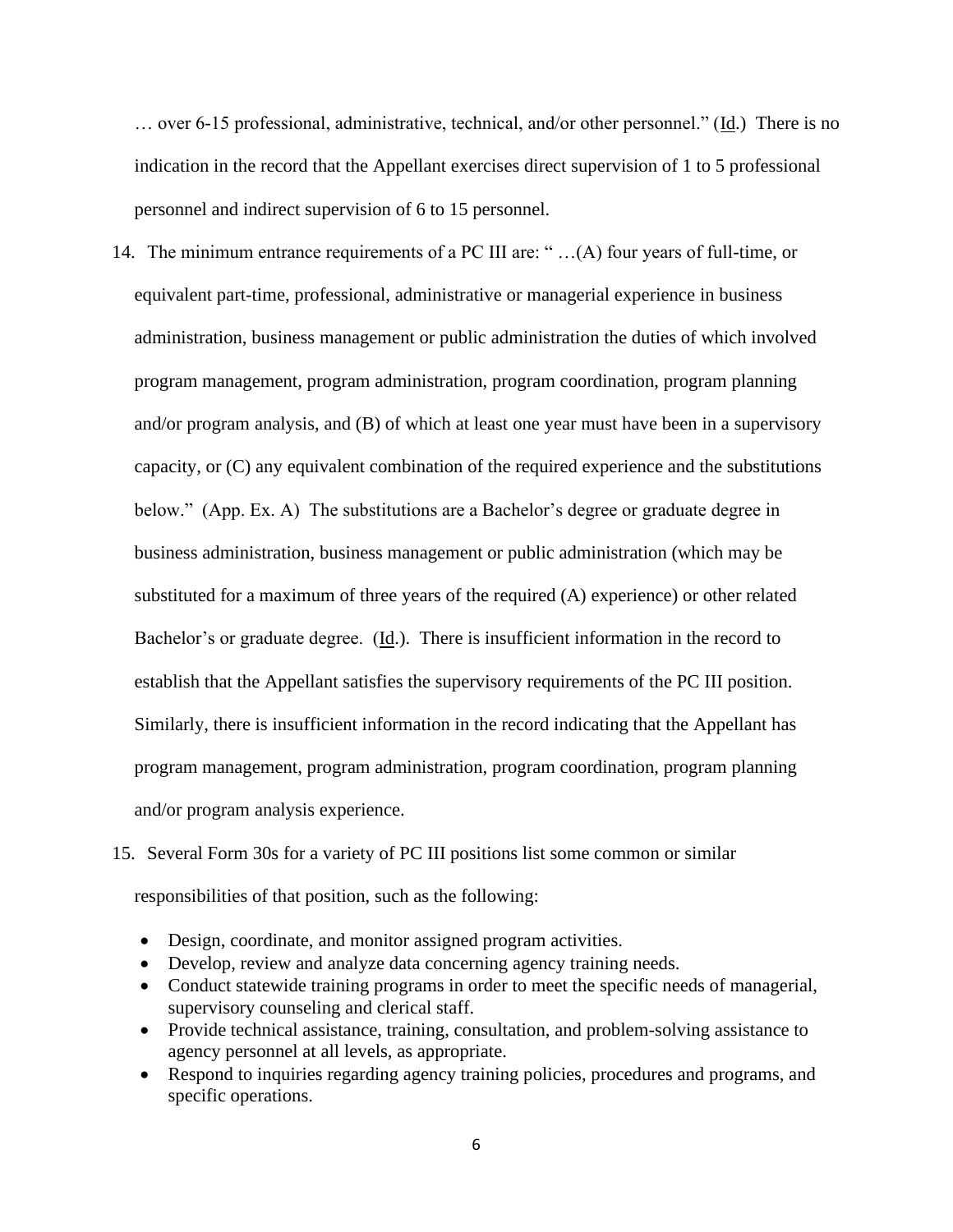- Confer with all agency administrators, managers and staff in order to provide information concerning program recommendations, implementation, evaluation, and monitoring.
- Maintain liaison with various community agencies, educational institutions, service providers, vendors, consultants and facilities.
- Supervise and assign work activities to unit support staff, as appropriate to program goals.

(Resp. PH 4).

- 16. The Appellant is seeking a change in classification because she saw a job opening for a Program Coordinator III at MRC that she asserts has duties similar or equal to her own. (Appellant Testimony).
- 17. On her Interview Guide, the Appellant wrote that the purpose of her job was to "initiate initial contracts and amend contracts for in-house medical consultant[s] and those providing consultative examinations, as well as taxis, interpreters, and translation services, this includes posting RFP's…," reviewing bids, and ensuring all adherence to all rules and regulations and making recommendations to managers. She also wrote, "I am also responsible for recruiting and overseeing medical consultants and providing technical support to the medical community." (Resp. Ex. G).
- 18. In her Interview Guide, the Appellant asserted that more than 51% of her job duties were in line with the duties of a Program Coordinator III because she coordinates and monitors program activities relating to contracts and provides technical assistance and training. Additionally, she asserted that she investigates and responds to complaints, a responsibility of a Compliance Officer III, but stated that complaints do not constitute the majority of work that she performs. (Resp. Ex. G; Appellant Testimony).

19. The Appellant asserts that she allots the following percentages to her job functions:

• 60% - Hiring and overseeing consultative examiners including activities such as recruitment, posting Requests For Response ("RFR") and compliance related tasks such as verifying medical licensure, reviewing contract awards, training examiners,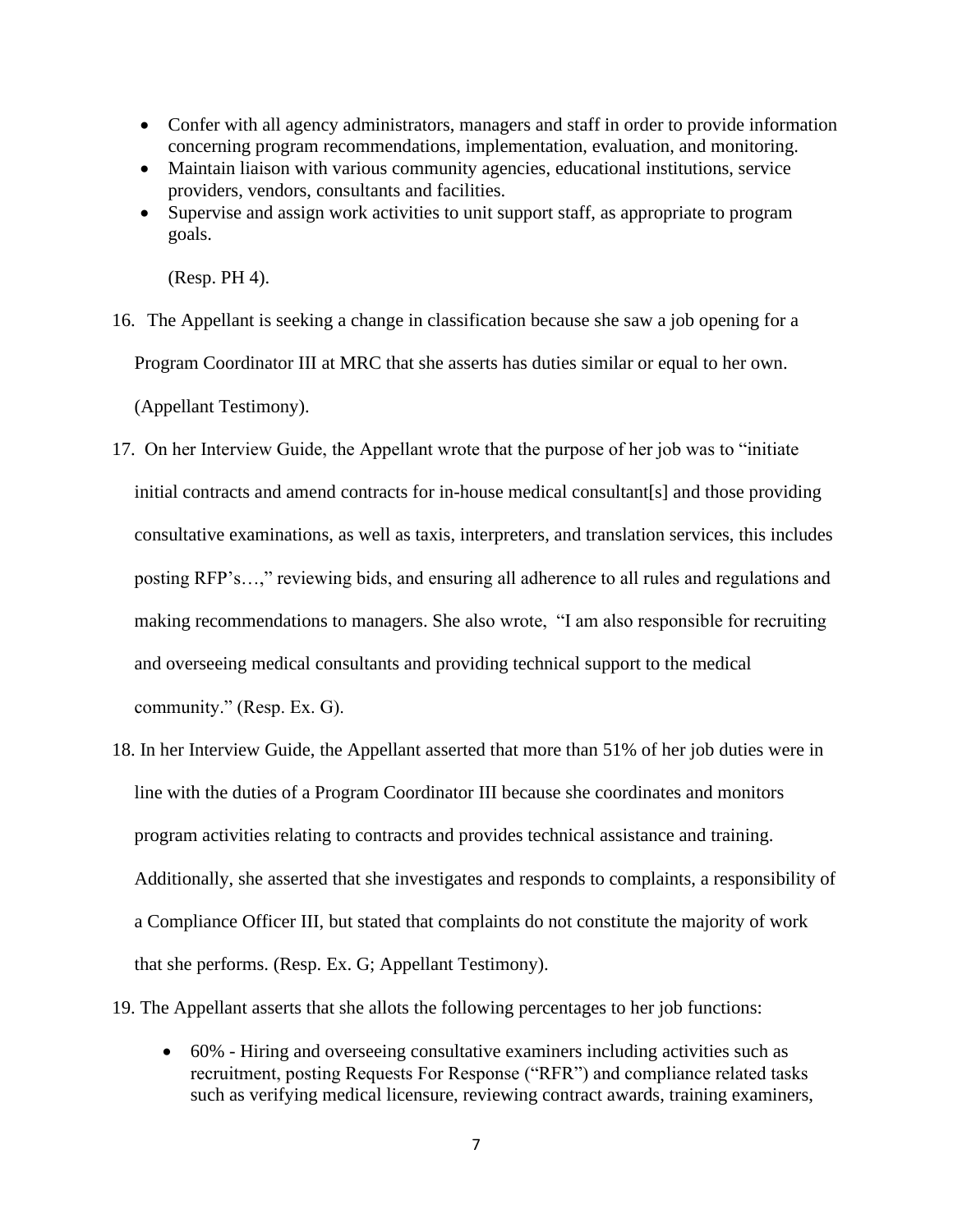investigating and responding to complaints, ensuring forms are current and acting as a liaison between the agency and examiner/providers.

- 10% Training and technical support for providers on use of the medical records exchange platform, SSA Electronic Records Express.
- 10% Generate and review reports related to response time from vendors, analyze complaint patterns and make recommendations relating to timely submission and program requirements.
- 10% Engage with disability examiners and provide guidance regarding policies related to requesting records from medical providers.
- 10% Various other duties. (Resp. Ex. G; Appellant Testimony).
- 20. The Appellant believes that communicating with the vendors (disability examiners) whom she trains to adhere to agency procedures, and verifying the content and format of reports for use in disability determinations, are more "program-related" than compliance-related because, without her work the program would not be able to run effectively. (Appellant Testimony).
- 21. Job changes that the Appellant asserted in her Interview Guide included being involved with annual federal and state requests, reporting and use of medical codes; assisting with the Federal Annual Oversight Report; preparing information for audits; updating the CPT list; Freedom of Information requests; maintaining provider information (reviewing credentialing and debarred status of disability examiners), and contract matters (posting RFRs, functioning as the point of contact, tracking hiring dates and pay, entering contracts and amendments into databases, and ensuring proper forms for hiring protocols). (Resp. Ex. G).
- 22. The Appellant trains contracted employees to receive and send paperwork regarding disability determinations using a federal database. In this role, she communicates with vendors and the Social Security Administration concerning technical assistance. She reviews the vendors' reports to make sure they are complete; provides incentives to vendors to timely submit records to the MRC; and ensures that the organization and its disability examiners complete their functions according to pertinent regulations. (Appellant Testimony).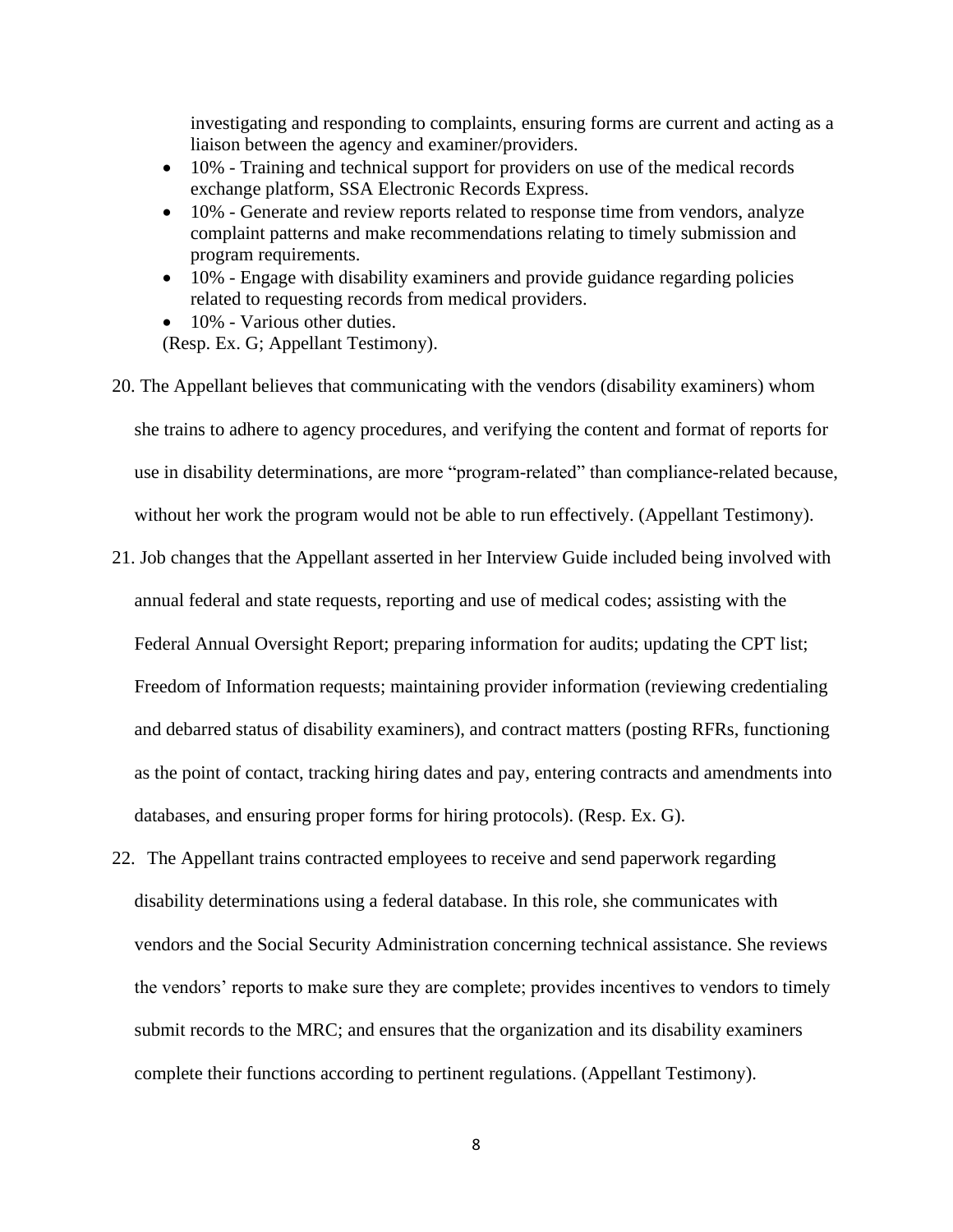- 23. The Appellant's supervisor and Director of Medical Contract Management, Pat Cody, believes that the Appellant should be reclassified because some of the duties she is performing, particularly the technical training to vendors about the Social Security online database, are outside of the enumerated duties of a CO III. (Cody Testimony).
- 24. Ms. Cody values the Appellant's performance and expertise, especially the Appellant's excellent computer skills. Ms. Cody asserted that the website and technical expertise now required for the Appellant's position is an addition to the position's former responsibilities. (Cody Testimony).
- 25. The agency's Human Resources office considers the Program Coordinator III to be a position that generally oversees an entire program, not a part or narrow piece of a larger program. For example, on the Form 30s of PC IIIs, it states that the incumbent in the PC III position will "develop, review and analyze data concerning Agency training needs," including developing a State-wide computer skills training"; be responsible for administering a grant to develop a grant to, among other things, improve the national impact of the program through national coordination of and collaboration with other grantees; and be responsible to "assist in overseeing all aspects of the human resources function for the agency." (Resp. PH Ex. 4; (Smey Testimony).
- 26. Ms. Smey, a Personnel Analyst with EOHHS who has reviewed over 200 classification appeals, examined the Appellant's job duties and reviewed the Appellant's appeal for a reclassification. (Resp. Ex. F; Smey Testimony).
- 27. In the Appeal Audit Report Form. Ms. Smey indicated that the Appellant's duties fall within the Compliance Officer series, and therefore, a reclassification was not warranted. Ms. Smey explained that because the tasks described in the Interview Guide, duties listed on the Appellant's EPRS, and the duties listed on the Form 30, pertain to a particular part of a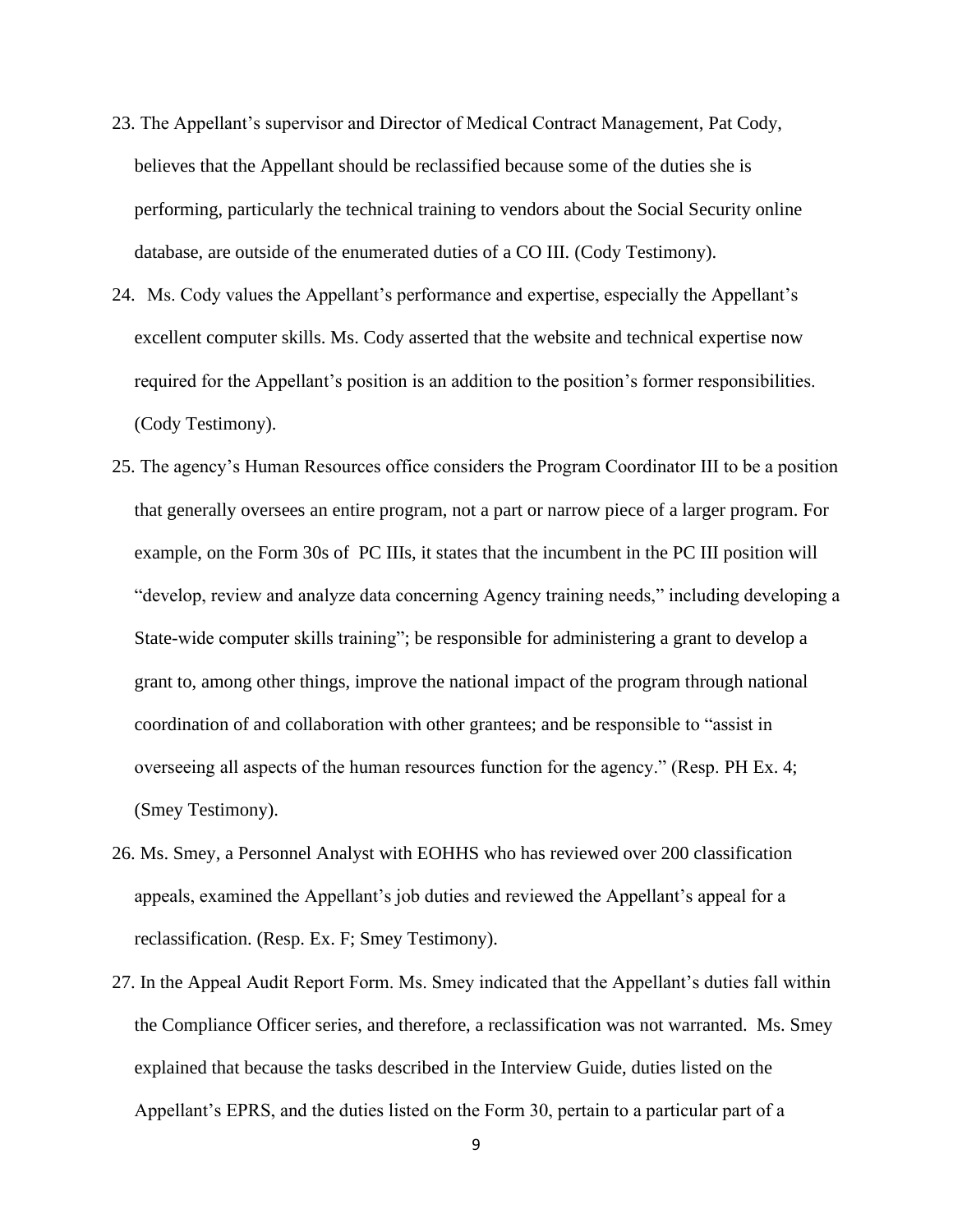program, they are within the Compliance Officer Specifications. (Resp. Ex. F; Smey Testimony).

- 28. On July 1, 2019, Ms. Smey informed the Appellant that the Appellant's request for reclassification was denied. (Resp. Ex. D).
- 29. The Appellant appealed EOHHS's decision to HRD. This appeal was denied on February 20, 2020. (Resp. Ex. D).
- 30. The Appellant duly filed this appeal. (Administrative Notice)

#### *Legal Standard*

"Any manager or employee of the commonwealth objecting to any provision of the classification of his office or position may appeal in writing to the personnel administrator and shall be entitled to a hearing upon such appeal . . . . Any manager or employee or group of employees further aggrieved after appeal to the personnel administrator may appeal to the civil service commission. Said commission shall hear all appeals as if said appeals were originally entered before it." G.L. c. 30, § 49.

The Appellant has the burden of proving that she is improperly classified. To do so, she must show that she performs the duties of the title she seeks more than 50% of the time. Gaffey v. Dep't of Revenue, 24 MCSR 380, 381 (2011); Bhandari v. Exec. Office of Admin. and Finance, 28 MCSR 9 (2015) (finding that "in order to justify a reclassification, an employee must establish that he is performing the duties encompassed within the higher level position a majority of the time  $\dots$ .").

### *Parties' Positions*

The MRC argues that the primary nature of the Appellant's job is to advertise for contractors and train contractors once hired, as well as to investigate complaints related thereto and that the Appellant's job duties fall within the scope of a CO III. The purpose of the position is to recruit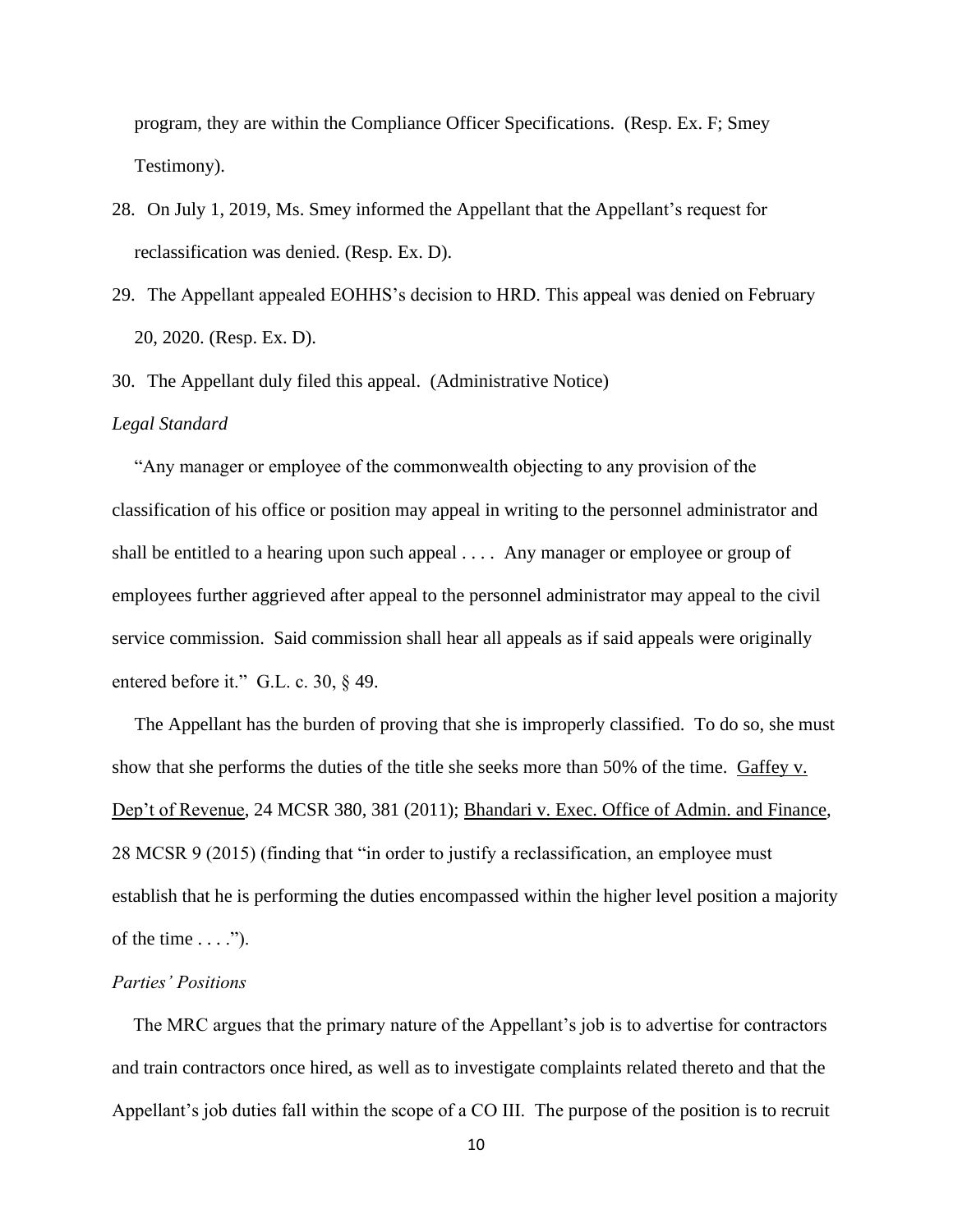vendors, initiate contracts, and make amendments to those contracts for in-house medical consultants and other vendors to enable individuals to be evaluated for determinations of medical disabilities. Further, MRC asserts that, as a CO III, the Appellant ensures that the procurement process and performance on contracts related to consultative examinations comply with state and federal regulations and policies, which are functions within a compliance series. Further, MRC argues that the Appellant's role in the overall program of Disability Determination Services directly involves compliance activities. In all, MRC avers, the Appellant is correctly classified as a CO III.

The Appellant argues that she has new job duties of advertising for and training medical consultants and other vendors, which are "program-related," as opposed to relating to compliance. Additionally, she asserts that her expertise with the Social Security Administration's website makes her the "go-to" person for troubleshooting technical issues. Because these functions are essential to the program, she maintains, these duties constitute "program-related" responsibilities. The Social Security Administration Program relies on the SSA website to request and receive medical records and consultative examination reports, which she reviews, and are an integral part of the Disability Program. The Appellant finally argues that compliance generally relates to only a small part of her duties, especially as only a small part of what she does on a daily basis involves investigating complaints.

#### *Analysis*

The Appellant has not shown that she performs the duties of a PC III more than 50 % of the time.

It is true that the word "compliance" connotes complaint resolution and, in this sense, the Appellant does work on complaints. Importantly, however, the HRD Classification Specification series for Compliance Officers provides that their primary purpose is to perform particular duties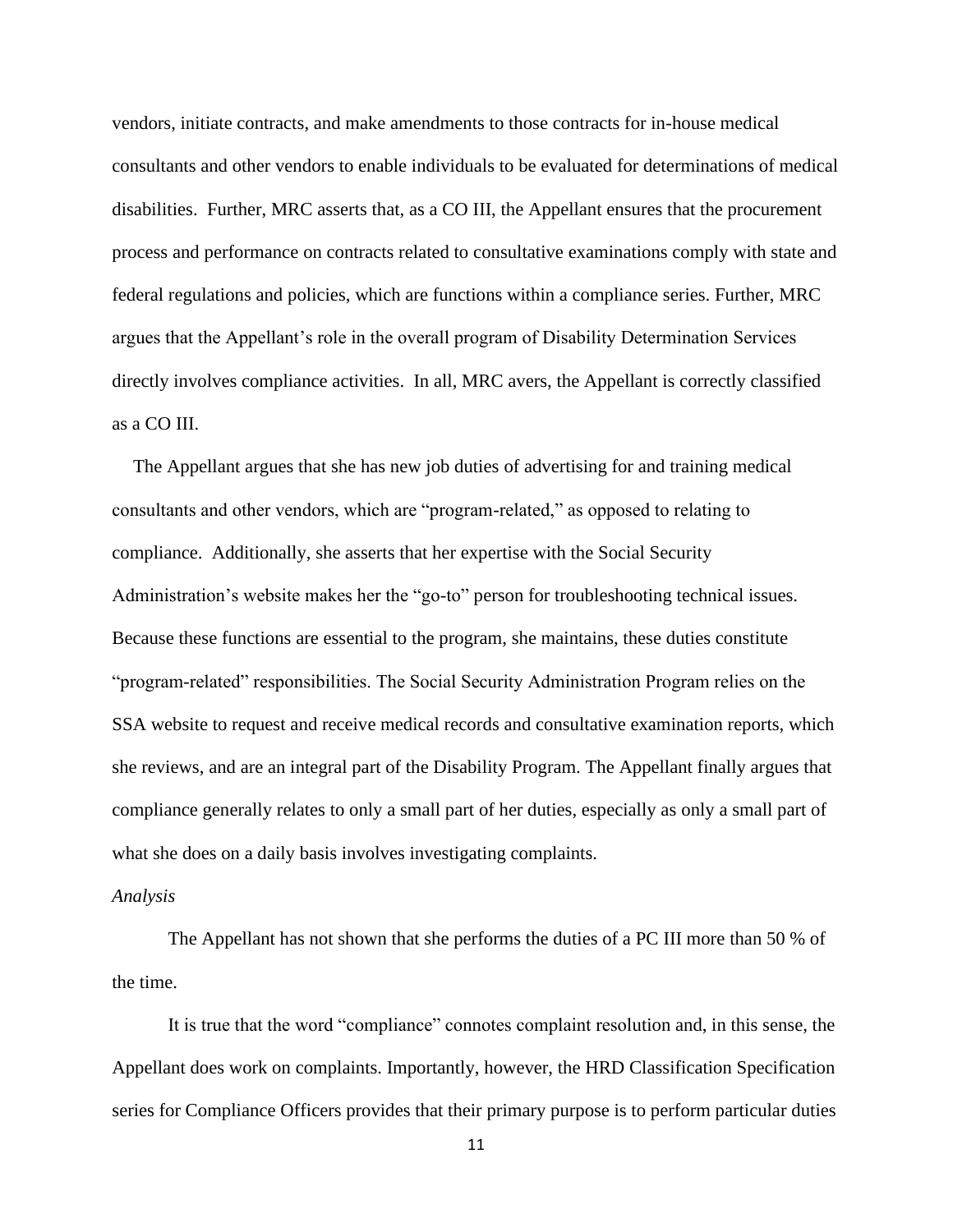for compliance purposes, including "various activities, services or functions". As the CO series indicates, these functions are performed "for an assigned agency program *area*."

The Appellant is performing some of the overlapping duties of a PC III. She has designed a database to evaluate providers; she provides technical assistance to agency personnel; and confers with agency administrators, managers and staff to provide information concerning program monitoring, such as when she checks for vendor licensing requirements. Another overlapping duty between the PC III and the CO III is to participate in agency projects, which the Appellant has done by participating in committee work and engaging in pilot projects with the federal government.

The Appellant's assertion that many of her job duties do not fall under the compliance officer categorization is not accurate. That the Appellant monitors the hiring, training, and reports of the vendors who contract for the specific purpose of evaluating candidates for disability determinations, and that this represents a change from her previous duties, does not mean that the new duties are those belonging to a different classification specification.

The bottom-line purpose of the job responsibilities at issue here may be the most overt difference between the Appellant's responsibilities as a CO and the responsibilities for program oversight as specified in the Form 30s of PC IIIs. The Appellant's work is conducted so that the Commonwealth's procedures and determinations regarding Social Security benefits are in alignment with state and federal law. This includes the Appellant's troubleshooting and training of vendors on the Social Security's website/database, which the disability examiners utilize, being a liaison to assigned agency personnel, and preparing reports. The Appellant performs these duties for the program area of Disability Determination Services—not for an entire program.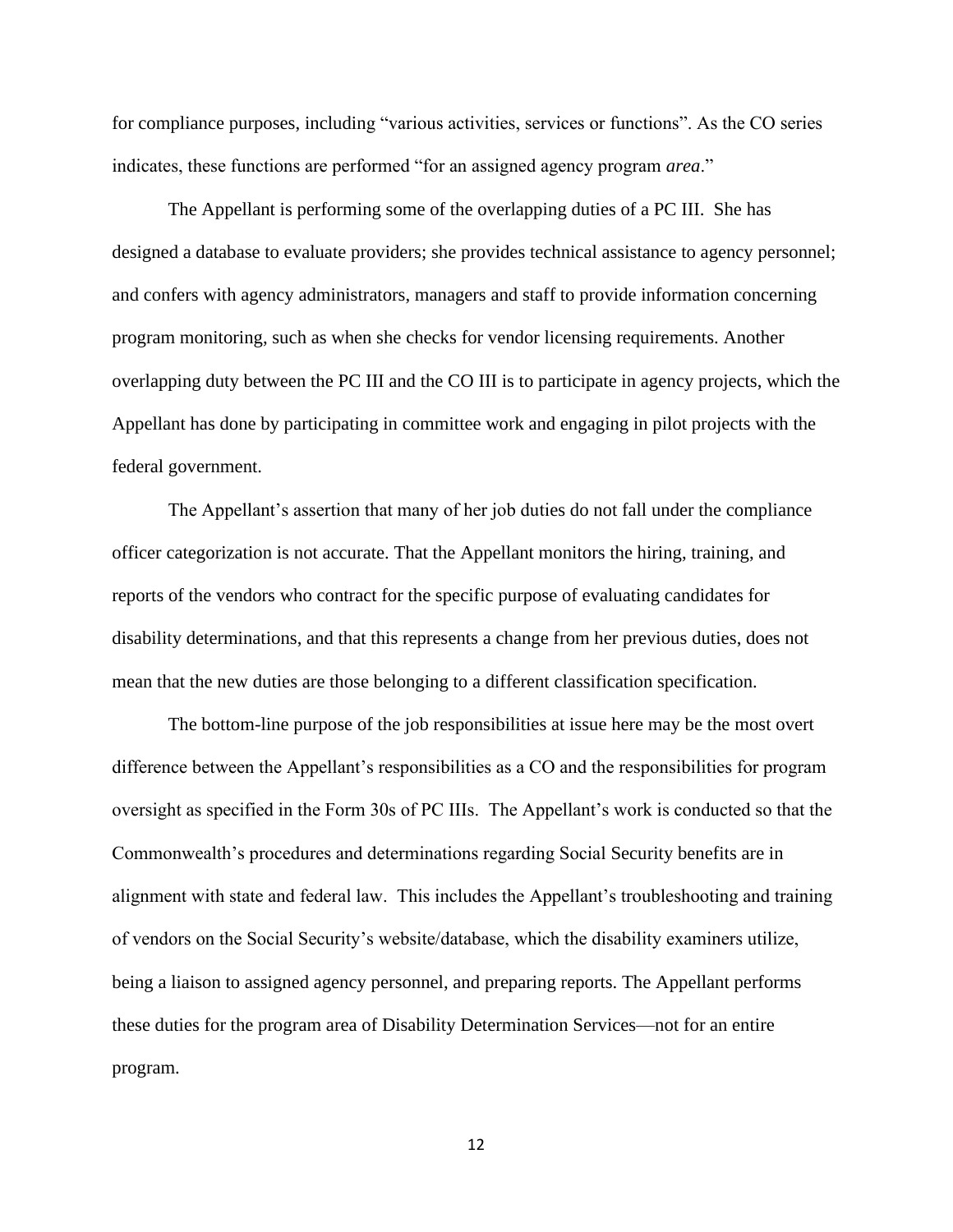The Appellant's job functions, even though they assist in maintaining a part of the larger program of disability determination, are in place because of the MRC's need to comply with Social Security policies and procedures, as well as the Commonwealth's policies established to align with those federal guidelines. The agency's reports ultimately must fall in line with federal and state guidelines to determine whether candidates are eligible for the federal programs abbreviated as SSDI or SSI. That is not to say that all job responsibilities that primarily administer federal guidelines fall under the "compliance umbrella"; but here the discrete duties of advertising, reviewing, and running license checks on vendors do not constitute running a program or overseeing all aspects of an agency's functions.

In her Interview Guide, the Appellant listed the reasons she thought that the classification of Program Coordinator III was better suited to her job duties. These duties, such as hiring and overseeing consultative examiners, conducting training about the Social Security Administration's database, generating and reviewing reports about complaint patterns, and ensuring timely submission of data, are the same as the duties listed on her own Form 30. These duties match up with the duties of a CO III: (1) oversees and coordinates assigned *unit* activities in order to ensure effective operations and compliance with laws, rules, regulations, and polices; (2) provides on-the-job- training for employees; (3) reviews and analyzes reports and memoranda for accuracy, completeness, and to take appropriate action to resolve problems; and (4) confers with management staff and other agency personnel in order to provide information to resolve problems and/or to recommend changes in policies and procedures.

In all, the Appellant does not provide oversight of, or coordinate a program. Rather, she performs work specific to a unit function, which is to primarily work with vendors in the processing of disability determinations. It is clear the Appellant contributes a great deal to the Disability Determination Services division of the MRC. However, the Appellant has not shown